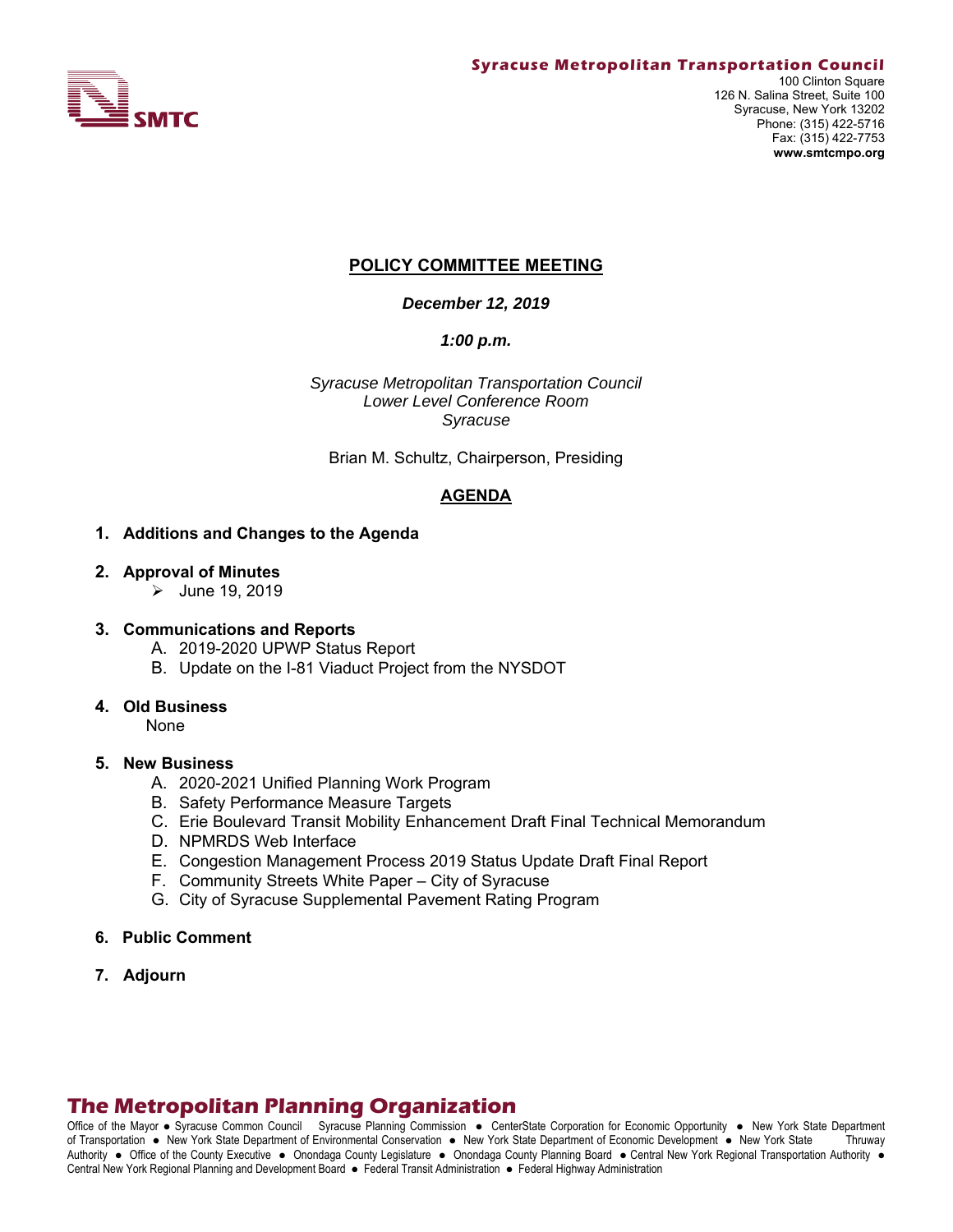# SYRACUSE METROPOLITAN TRANSPORTATION COUNCIL

## MINUTES of the DECEMBER 12, 2019 POLICY COMMITTEE MEETING

#### Voting Members **Contracts** Organization

Corey Driscoll Dunham City of Syracuse Odean Dyer **Onondaga County** Rob Simpson CenterState CEO

## Also Attending

Brian Schultz, Chair **Central New York Regional Transportation Authority** Jerrin George **NAT CONSTRANGE SETTER**<br>
Helen Hudson **NAT CONSTRANGE STATES**<br>
City of Syracuse Commo City of Syracuse Common Council David Knapp **David Knapp County Legislature Onondaga County Legislature** Dan Kolinski **Dan Kolinski** Empire State Development Dan Kwasnowski Onondaga County Planning Board Heather Lamendola Syracuse Planning Commission David Smith NYS Department of Transportation

Mark Frechette **NYS Department of Transportation** 

## SMTC Staff

James D'Agostino, Kevan Busa, Mario Colone, Jason Deshaies, Andrew Frasier, Kevin Kosakowski, Danielle Krol, Aaron McKeon, Meghan Vitale, and Patricia Wortley

## BUSINESS MEETING

## 1. CALL TO ORDER

Chairperson Schultz called the meeting to order at 1:00 p.m., in the Lower Level Conference Room of the Syracuse Metropolitan Transportation Council, Syracuse, NY.

## 2. APPROVAL OF MINUTES

The Chairperson inquired if there were any changes to the June 19, 2019 minutes. Hearing none, the Chairperson called for a motion.

Ms. Hudson moved and Mr. Smith seconded approval of the minutes. Motion carried.

## 3. COMMUNICATIONS AND REPORTS

#### A. UPWP STATUS REPORT

Mr. D'Agostino stated that the 2019-2020 Status Report would be highlighted under item 5A.

## B. UPDATE ON THE I-81 VIADUCT PROJECT FROM THE NYSDOT

Mr. Frechette stated that the last Policy Committee meeting was in June. The Preliminary DEIS was released in the springtime that included a lot of information not previously released to the public. The primary find was the DOT recommending the Community Grid option. There was a large turnout at the public meeting. It was an opportunity to listen to what the community had to say. They conducted follow-up on the Open House with 11 neighborhood meetings, primarily downtown, but also in DeWitt, Cicero, LaFayette and Salina. They heard a lot of good things. It was good to have conversations on how things would change with commutes into the city. The City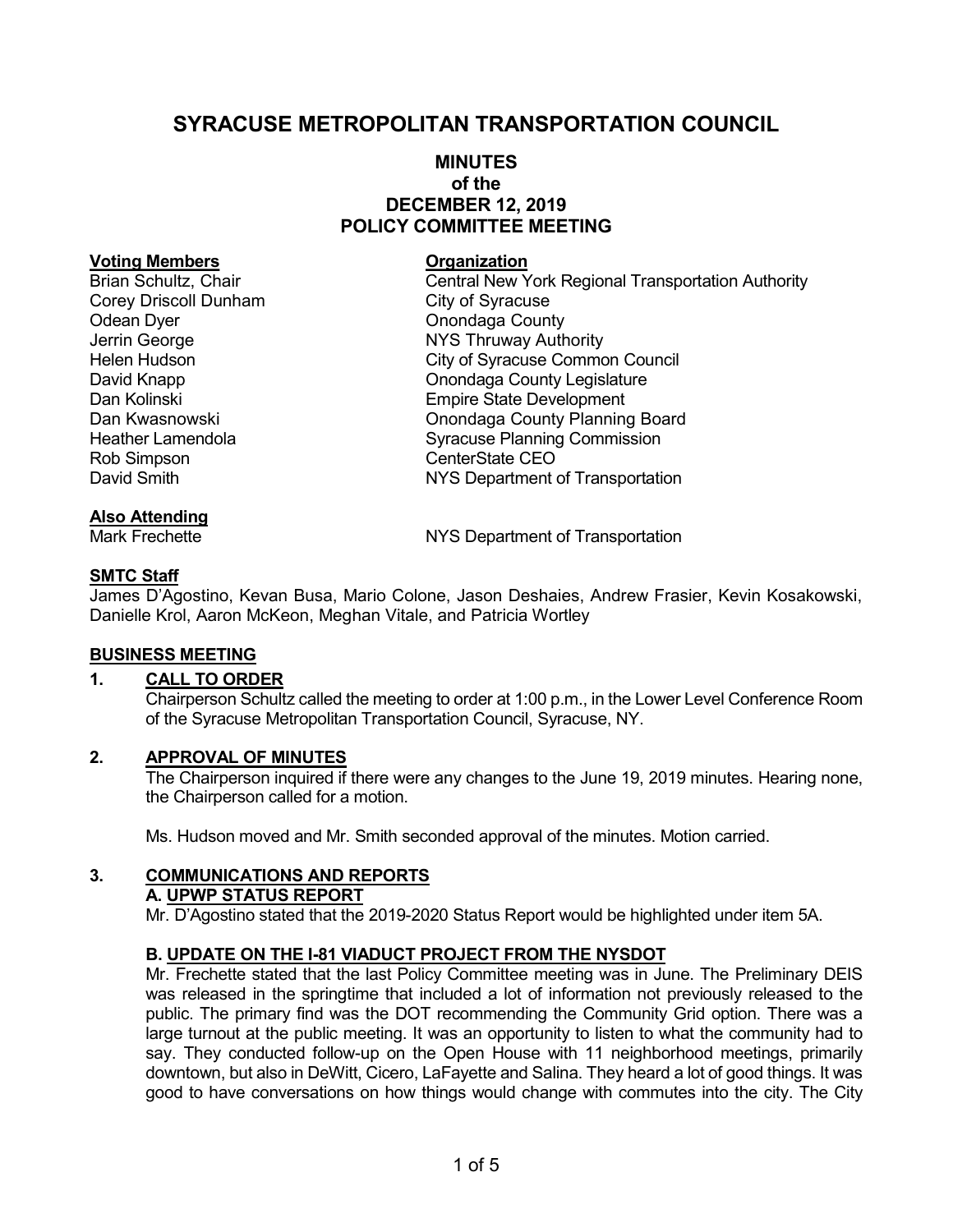meetings are more concerned with impacts on citizens. They received over 1,000 comments from the public. They are working through resolution of all the comments. They will be part of the DEIS which the public will see some time in 2020. They find this to be very successful in engaging with the public. Mr. Frechette is a firm believer that they can make things better through interaction with the public, including the SMTC meetings.

Mr. Frechette stated that there are new developments that the DOT is undergoing currently based on what they heard from the public. There were a number of communities north of the city concerned about traffic volumes based on business loop. Exit 3 on I-481 also came up. These things are being analyzed and they could be part of the I-81 project. It really improves what the project is going to be. Community engagement is a key component. They are trying to narrow the focus of what the community grid is going to improve. They are meeting with DEC and WEP. They met with Centro already. They also met with CenterState and MACNY as well as the SMTC. They have met with National Grid as well.

Mr. Frechette stated that the Department is committed to work with people to try to minimize impacts. Even in construction, they will work with the community and stakeholders. This is very challenging to implement. He noted they have made tremendous strides in 2019.

Mr. D'Agostino inquired about funding and when the NYSDOT would be coming to this Committee for funding. Mr. Frechette stated they initially put into place the funding for the Design Phases. The Federal Transportation bill expires October 1, 2020. Congress needs to act to identify what levels of funding we are going to have. This project cannot come out of the coffers of money that come to Region 3. The EIS has to be signed off on by the State and Federal governments first. Extensions are not a good thing in the planning world.

Mr. Simpson inquired as to the timing for the release next year. Mr. Frechette stated they do not have a date as of right now. They have to go through a process with their federal partners. He is optimistic that it will be some time not too late in 2020. Mr. Smith added that once the document is put together by the NYSDOT then it has to be reviewed by FHWA before being released.

## 4. OLD BUSINESS

None.

## 5. NEW BUSINESS

## A. 2020-2021 UNIFIED PLANNING WORK PROGRAM (UPWP)

Mr. D'Agostino reviewed the current work program noting the completed items and other accomplishments. Mr. D'Agostino reviewed the new UPWP, with a \$1.6 million budget. He noted that we are receiving \$400,000 in SPR funds from the New York State Department of Transportation for the Dome Traffic Management and Events Strategic Plan. This will be a consultant-led, multi-year study. We received 15 applications in response to our October call letter. Mr. D'Agostino reviewed the proposals. There were two projects from the City of Syracuse and two projects from CenterState CEO that will be not part of the new program. We have no carryover funds to program to the new UPWP.

Mr. Frechette inquired as to the City's Safe Routes to Schools (SR2S) Manual if it was building on the State's SR2S. Mr. Colone stated it would be more detailed. Mr. D'Agostino stated the project had not been scoped yet. Ms. Hudson inquired if Syracuse University would be contributing to the University Hill study, noting that they need to pitch in for big-ticket items. Mr. D'Agostino stated that we had not approached the University.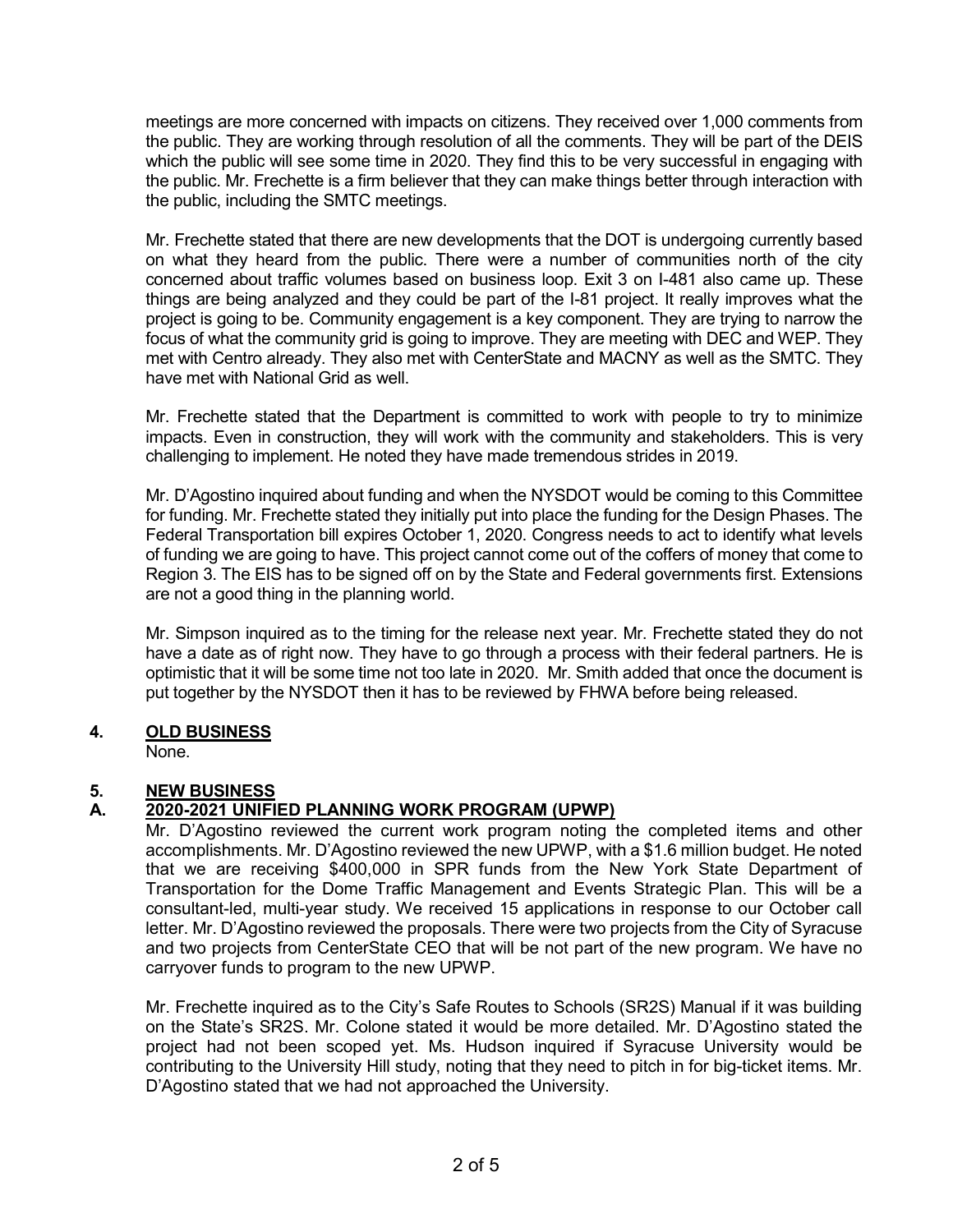Mr. Simpson stated that he respects to the decision on the two items CenterState submitted for consideration. He does have concerns as to the timeline for the release of the State's DEIS. He stated the desire was to get as much of the information beforehand. They do not want to replicate the State's efforts. We are still waiting for detailed planning and analysis. Mr. D'Agostino stated Mr. Simpson's concerns are very real. He hopes NYSDOT is listening to these comments. CenterState can and should come back to the SMTC if they feel the State is not meeting their needs.

Mr. Simpson moved and Ms. Driscoll Dunham seconded a motion to adopt the 2020-2021 UPWP. Motion carried unanimously.

## B. SAFETY PERFORMANCE MEASURES

Mr. D'Agostino stated that as required by the FAST Act, the SMTC has the option to adopt the performance measures adopted by the State or develop our own. The State adopted 2020 safety targets in August 2019 for the following performance measures: number of fatalities, rate of fatalities per 100 million Vehicle Miles Traveled, number of serious injuries, rate of serious injuries per 100 million Vehicle Miles Traveled, and number of non-motorized fatalities and nonmotorized serious injuries. We see no need to develop our own so we will adopt the State's.

Mr. Knapp moved and Mr. Dyer seconded a motion to adopt the Safety Performance Measures Resolution. Motion carried unanimously.

## C. ERIE BOULEVARD TRANSIT MOBILITY ENHANCEMENT DRAFT FINAL TECHNICAL MEMORANDUM

Mr. D'Agostino stated that the Town of DeWitt requested this study. Mr. Busa gave an overview of the work performed.

Ms. Lamendola stated that Mr. Busa noted that the developer will pay for the improvements and inquired why Centro would not pay for the improvements. Mr. Busa stated that Centro does not pay for those improvements now unless there are over 50 riders. He stated Mr. Burke has already talked to Crouse about having the accommodations available. Ms. Lamendola does not want this type of stop to not be added if a developer was unable to pay for the stop since their customers would benefit from the accommodations. Ms. Driscoll Dunham inquired if this study could be applied to other major corridors based on ridership. Mr. D'Agostino stated this could absolutely be used on other corridors. Mr. Kwasnowski inquired if you can hail a bus from anywhere or if people have to be at a stop. Mr. Busa stated riders need to be at stops.

Mr. Smith inquired why Level One stops were all on the west and Level Three stops were on the east. Mr. Busa stated that Level One stops are where people are generally waiting for a bus to go to their destination, while Level Three stops are departure stops and people make their way to home or other destinations. He noted that enhanced shelters are needed for boardings. Ms. Hudson inquired what part Centro is paying for in this. Mr. Busa stated that they would need to make the ramps ADA compliant. They are not paying for the shelters due to the lower ridership numbers. He stated the Town of DeWitt came to the SMTC to request something they could use for future development.

Ms. Lamendola moved and Mr. Kolinski seconded a motion to acknowledge the completion of the Technical Memorandum for the above project. Motion carried.

## D. NPMRDS WEB INTERFACE

Mr. D'Agostino stated that this is an informational item. The information is valuable as it gives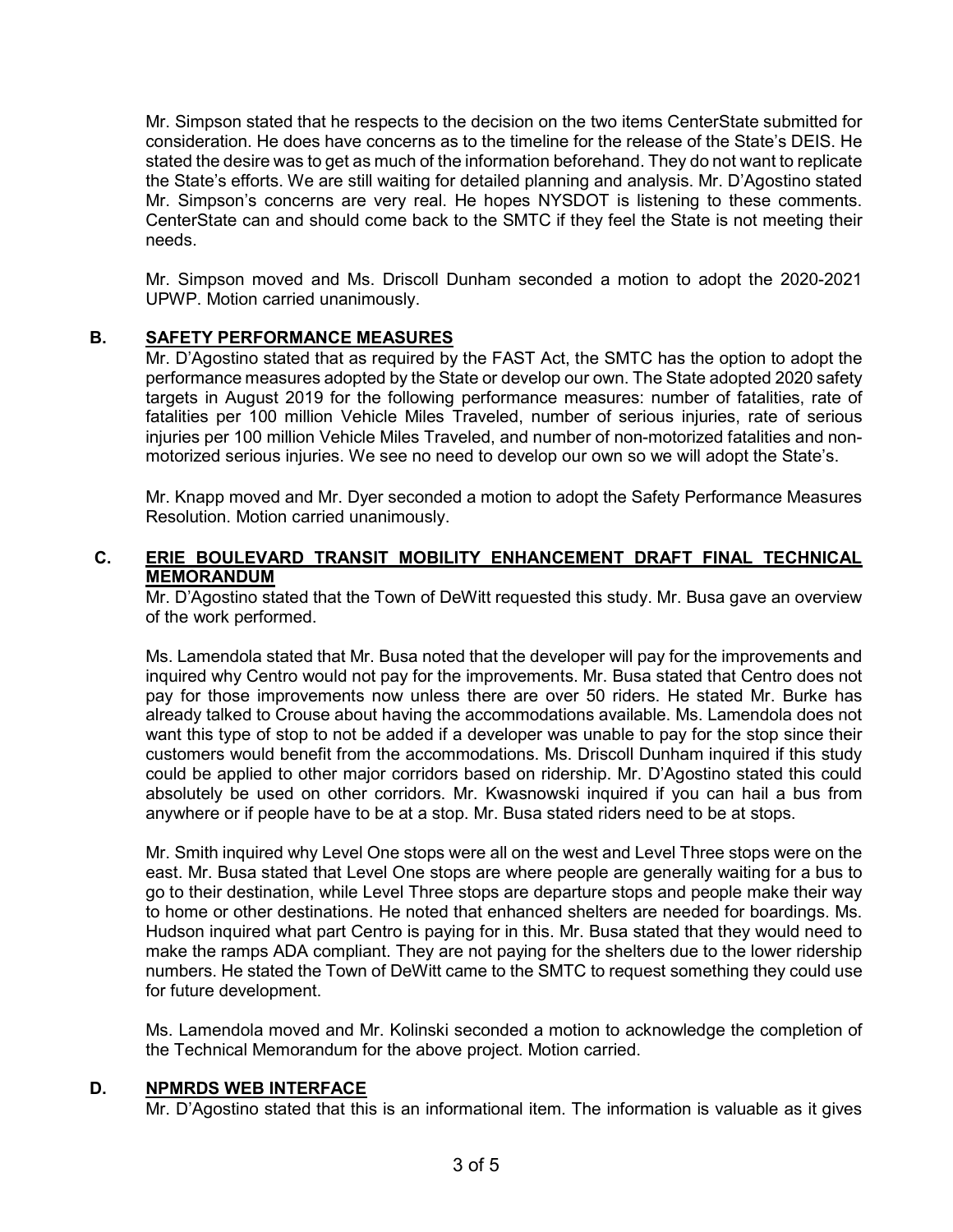us a set of tools, in addition to our model. It is a better understanding of 'what is.' Mr. Deshaies gave an overview of the tool.

Mr. Simpson inquired if you can get directional and origin/destination data. Mr. Deshaies stated that directional data is available. We cannot get origin/destination data with this tool. There are companies out there that provide that information, but it is not cheap. Ms. Driscoll Dunham inquired what type of roads you can get the information for. Mr. D'Agostino stated it is your major road networks.

No action was required of this committee.

## E. CONGESTION MANAGEMENT PROCESS 2019 STATUS UPDATE – DRAFT FINAL REPORT

Mr. D'Agostino stated that this report utilizes data from the NPMRDS, as described in the last presentation. This report is conducted as a federal requirement. This report Mr. Kosakowski gave an overview of the report.

Mr. Frechette stated the information is very valuable. He noted, we do not take in congestion into consideration in the TIP analysis and we should look at that in the future. Mr. Colone stated that this new data adds more value.

Mr. Smith moved and Mr. Knapp seconded a motion to acknowledge the completion of the Technical Memorandum for the above project. Motion carried.

## F. COMMUNITY STREETS WHITE PAPER

Mr. D'Agostino stated this was completed under the City of Syracuse On-Call Planning Support work item. The SMTC researched other cities' programs for approving citizen-led 'tactical urbanism' projects. Mr. McKeon provided an overview of the work completed for the City.

Ms. Hudson inquired how traffic counts take place, and if people are calling the City for the count. Mr. McKeon stated that they could call the City or the data collection may come from the people who established the project. Ms. Driscoll Dunham stated this is really great and the City appreciates the SMTC looking into it. They get requests all the time and the answer is normally no. She is appreciative of this path. Discussion followed.

No action was required of this committee.

#### G. CITY OF SYRACUSE SUPPLEMENTAL PAVEMENT RATING PROGRAM

Mr. D'Agostino stated that the SMTC provided the City of Syracuse with pavement rating assistance. We are utilizing the NYSDOT windshield rating system. You may have seen the program on the news lately. Mr. Frasier gave an overview of the supplemental work conducted by the SMTC.

Mr. Dyer inquired if this data was open to everyone. Mr. Frasier stated it is not available yet, but will be next week most likely. Mr. Frechette inquired if layers can be turned off to only show certain ratings. Mr. Frasier stated not at this time, but that could be added in the future.

No action was required of this committee.